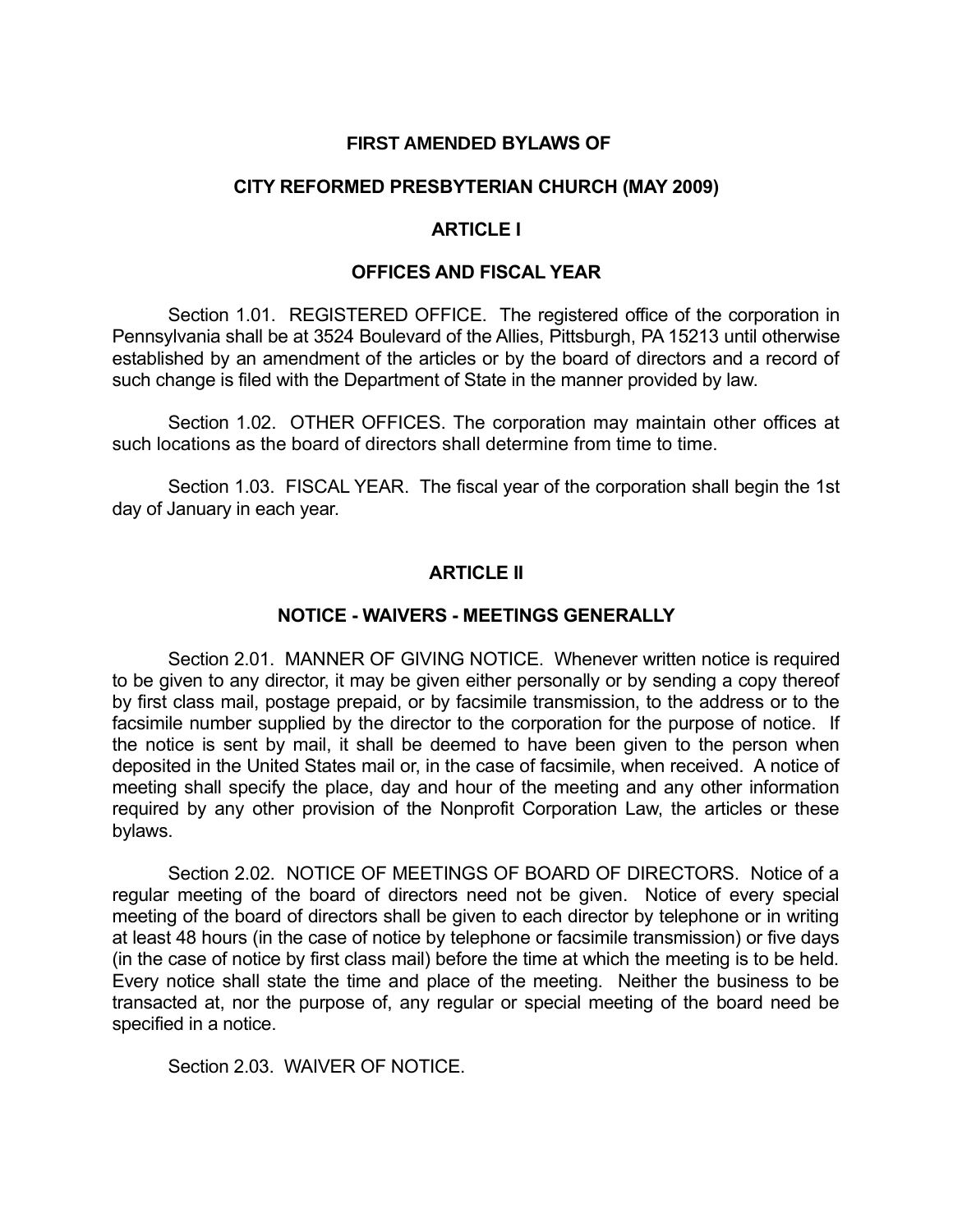(a) Written Waiver. Whenever any written notice is required to be given, a waiver thereof in writing, signed by the director(s) entitled to the notice, whether before or after the time stated therein, shall be deemed equivalent to the giving of the notice. Except as otherwise required by this subsection, neither the business to be transacted at, nor the purpose of, a meeting need be specified in the waiver of notice of the meeting.

(b) Waiver by Attendance. Attendance of a director at any meeting shall constitute a waiver of notice of the meeting except where a director attends for the express purpose of objecting, at the beginning of the meeting, to the transaction of any business because the meeting was not lawfully called or convened.

Section 2.04. MODIFICATION OF PROPOSAL CONTAINED IN NOTICE. Whenever the language of a proposed resolution is included in a written notice of a meeting, the meeting considering the resolution may without further notice adopt it with such clarifying or other amendments as do not enlarge its original purpose.

Section 2.05. USE OF CONFERENCE TELEPHONE AND SIMILAR EQUIPMENT. One or more persons may participate in a meeting of the board of directors by means of conference telephone or similar communications equipment by means of which all persons participating in the meeting can hear each other. Participation in a meeting pursuant to this section shall constitute presence in person at the meeting.

Section 2.06. MEETINGS OF THE CORPORATION.

(a) Annual Meeting. There shall be an annual meeting of the corporate membership. The Board of Directors shall provide notice of the meeting at least one week prior to the meeting.

(b) Other Meetings. Other meetings may be called by the Board of Directors, or by request in writing by a quorum of members as described in the Book of Church Order of the Presbyterian Church in America for congregational meetings, provided that no meeting shall take place without one week's notice to the membership.

(c) Notice of Meetings. Any notice required under Section 2.06 shall identify the place, day, and hour of the meeting and shall identify any issues subject to a vote of the membership. Posting of notice of the meeting in the church bulletin shall be sufficient notice.

# **ARTICLE III**

# **MEMBERSHIP & VOTING**

Section 3.01. MEMBERS. All communicant members in good standing of City Reformed Presbyterian Church age 18 and over shall be members of the corporation.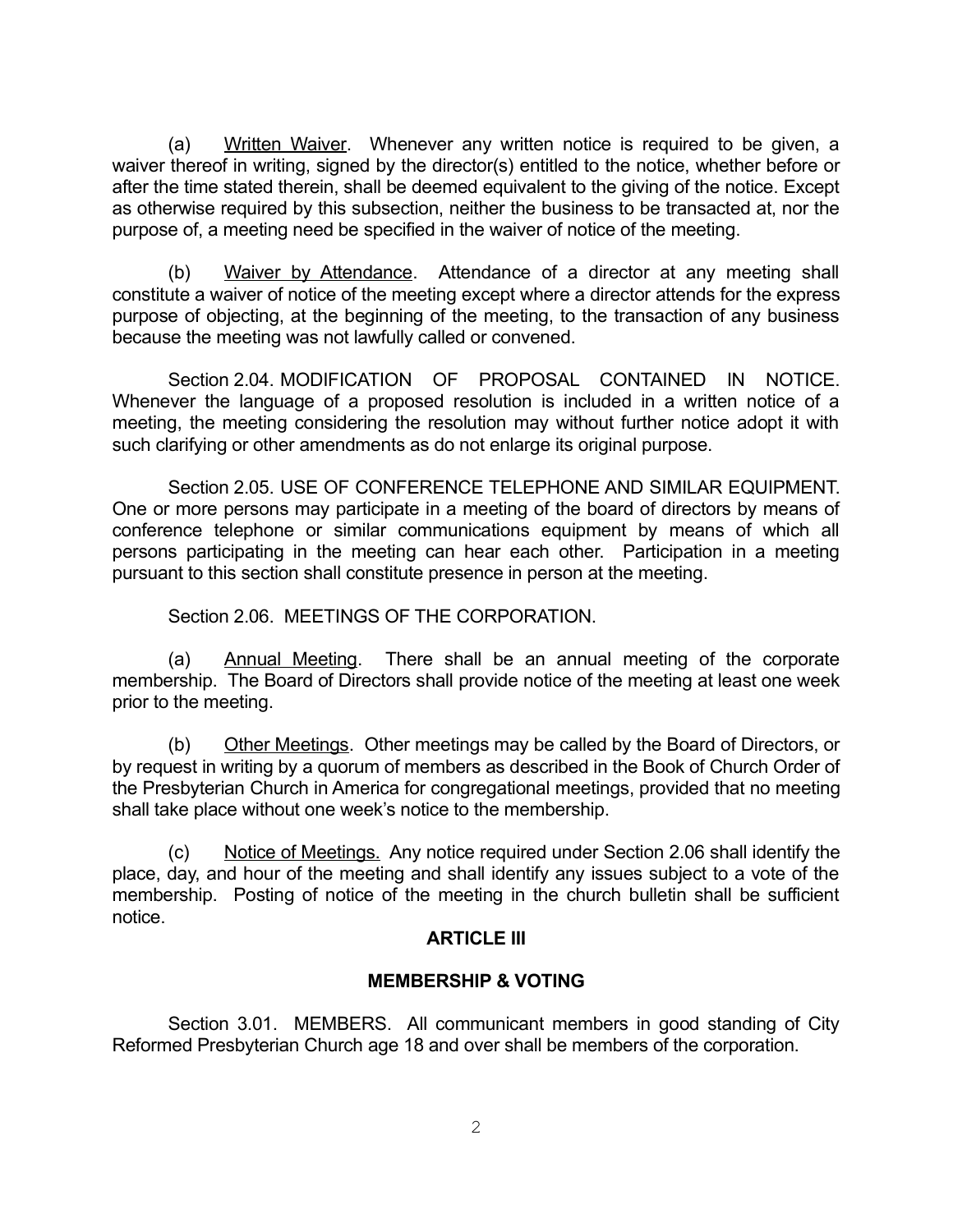Section 3.02. VOTING. All members of the corporation may vote in such matters where the vote of the membership of the corporation is requested. Where the vote of the membership is sought on an issue, the Board of Directors shall take no action binding on the corporation on the issue subject to a vote pending the vote of the membership, and the results of that vote shall be conclusive on the issue and binding on the Board of Directors.

Section 3.03. NOTICE. Where the vote of the membership is sought, notice shall be provided at least one week in advance and that notice shall comply with Section 2.06(c).

Section 3.04. QUORUM. At any meeting where the vote of the membership is sought, the quorum shall be the same as the quorum for a congregational meeting set forth in the Book of Church Order of the Presbyterian Church in America, except that for the purposes of determining a quorum, no communicant member under the age of 18 shall be included.

# **ARTICLE IV**

# **BOARD OF DIRECTORS**

Section 4.01. POWERS; PERSONAL LIABILITY.

(a) General Rule. Unless otherwise provided by statute, all powers vested by law in the corporation shall be exercised by or under the authority of, and the business and affairs of the corporation shall be managed under the direction of, the board of directors.

(b) Standard of Care; Justifiable Reliance. A director shall stand in a fiduciary relation to the corporation and shall perform his duties as a director in good faith, in a manner the director reasonably believes to be in the best interests of the corporation and with such care, including reasonable inquiry, skill and diligence, as a person of ordinary prudence would use under similar circumstances. In performing his duties, a director shall be entitled to rely in good faith on information, opinions, reports or statements, including financial statements and other financial data, in each case prepared or presented by any of the following:

(1) One or more officers or employees of the corporation whom the director reasonably believes to be reliable and competent in the matters presented.

(2) Counsel, public accountants or other persons as to matters that the director reasonably believes to be within the professional or expert competence of such person.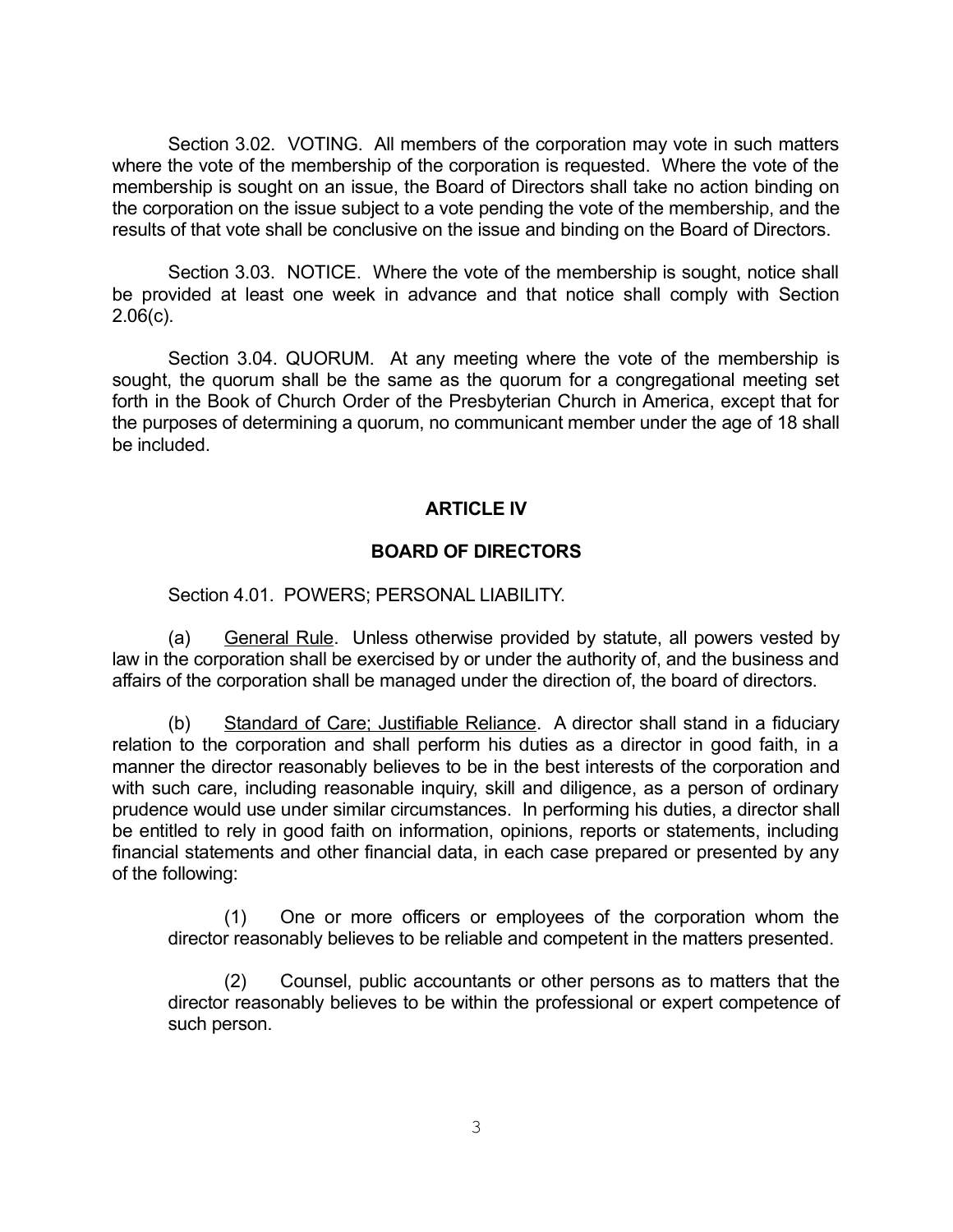(3) A committee of the board upon which the director does not serve, duly designated in accordance with law, as to matters within its designated authority, which committee the director reasonably believes to merit confidence.

A director shall not be considered to be acting in good faith if the director has knowledge concerning the matter in question that would cause his reliance to be unwarranted.

(c) Presumption. Absent breach of fiduciary duty, lack of good faith or selfdealing, actions taken as a director or any failure to take any action shall be presumed to be in the best interests of the corporation.

(d) Personal Liability of Directors.

(1) A director shall not be personally liable, as such, for monetary damages for any action taken, or any failure to take any action, unless:

(i) the director has breached or failed to perform the duties of his office under this section; and

(ii) the breach or failure to perform constitutes selfdealing, willful misconduct or recklessness.

(2) The provisions of paragraph (1) shall not apply to the responsibility or liability of a director pursuant to any criminal statute, or the liability of a director for the payment of taxes pursuant to local, State or Federal law.

(e) Notation of Dissent. A director who is present at a meeting at which action on any corporate matter is taken shall be presumed to have assented to the action taken unless his dissent is entered in the minutes of the meeting or unless the director files a written dissent to the action with the secretary of the meeting before the adjournment thereof or transmits the dissent in writing to the secretary of the corporation immediately after the adjournment of the meeting. The right to dissent shall not apply to a director who voted in favor of the action. Nothing in this section shall bar a director from asserting that minutes of the meeting incorrectly omitted his dissent if, promptly upon receipt of a copy of such minutes, the director notifies the secretary in writing, of the asserted omission or inaccuracy.

Section 4.02. QUALIFICATION AND SELECTION OF DIRECTORS. Each director of the corporation shall be a natural person of full age and shall be a currently serving elder of City Reformed Presbyterian Church. The election of a person as an elder of City Reformed Presbyterian Church shall constitute such person's election as a director of the corporation. "Elder" or "elders" as used herein refers to a ruling elder currently serving on the Session of the Church.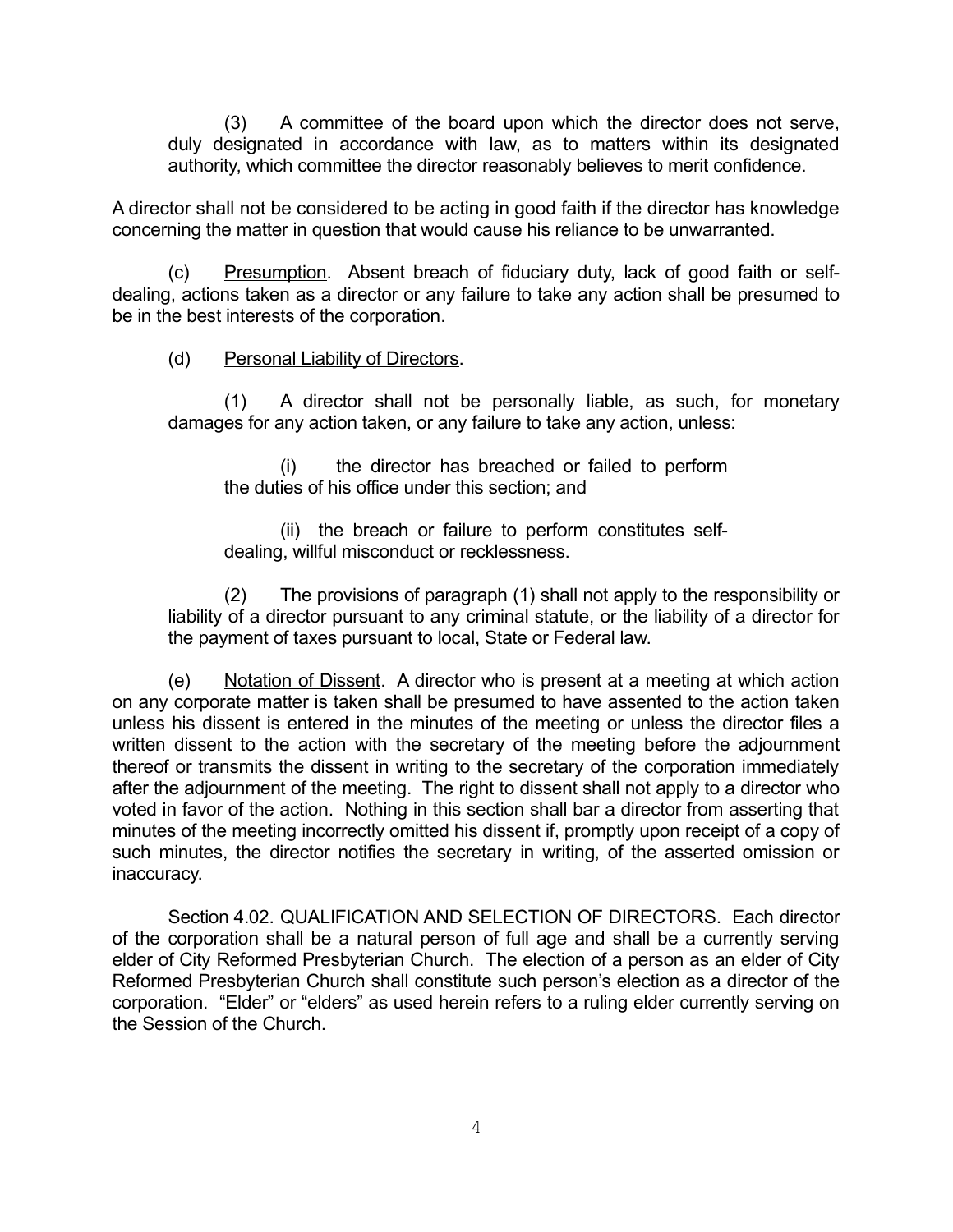Section 4.03. NUMBER AND TERM OF OFFICE.

(a) Number. The board of directors shall consist of the same number as there are elders of City Reformed Presbyterian Church.

(b) Term of Office. Each director shall hold office for as long as such person serves as an elder of City Reformed Presbyterian Church.

(c) Resignation. Any director may resign at any time upon written notice to the corporation. The resignation shall be effective upon receipt thereof by the corporation or at such subsequent time as shall be specified in the notice of resignation.

Section 4.04. REMOVAL OF DIRECTORS. A director shall be removed when he no longer serves as an elder of City Reformed Presbyterian Church.

Section 4.05. PLACE OF MEETINGS. Meetings of the board of directors may be held at such place within or without Pittsburgh, Pennsylvania as the board of directors may from time to time appoint or as may be designated in the notice of the meeting.

Section 4.06. ORGANIZATION OF MEETINGS. At every meeting of the board of directors, the president or, in the case of a vacancy in the office or absence of the president, a person chosen by a majority of the directors present, shall act as chairman of the meeting. The secretary or, in the absence of the secretary and the assistant secretary, any person appointed by the chairman of the meeting, shall act as secretary.

Section 4.07. REGULAR MEETINGS. Regular meetings of the board of directors shall be held at such time and place as shall be designated from time to time by resolution of the board of directors.

Section 4.08. SPECIAL MEETINGS. Special meetings of the board of directors shall be held whenever called by the president or by one or more of the directors.

Section 4.09. QUORUM OF AND ACTION BY DIRECTORS.

(a) General Rule. A majority of the directors in office of the corporation shall be necessary to constitute a quorum for the transaction of business and the acts of a majority of the directors present and voting at a meeting at which a quorum is present shall be the acts of the board of directors.

(b) Action by Written Consent. Any action required or permitted to be taken at a meeting of the directors may be taken without a meeting if, prior or subsequent to the action, a consent or consents thereto by all of the directors in office is filed with the secretary of the corporation.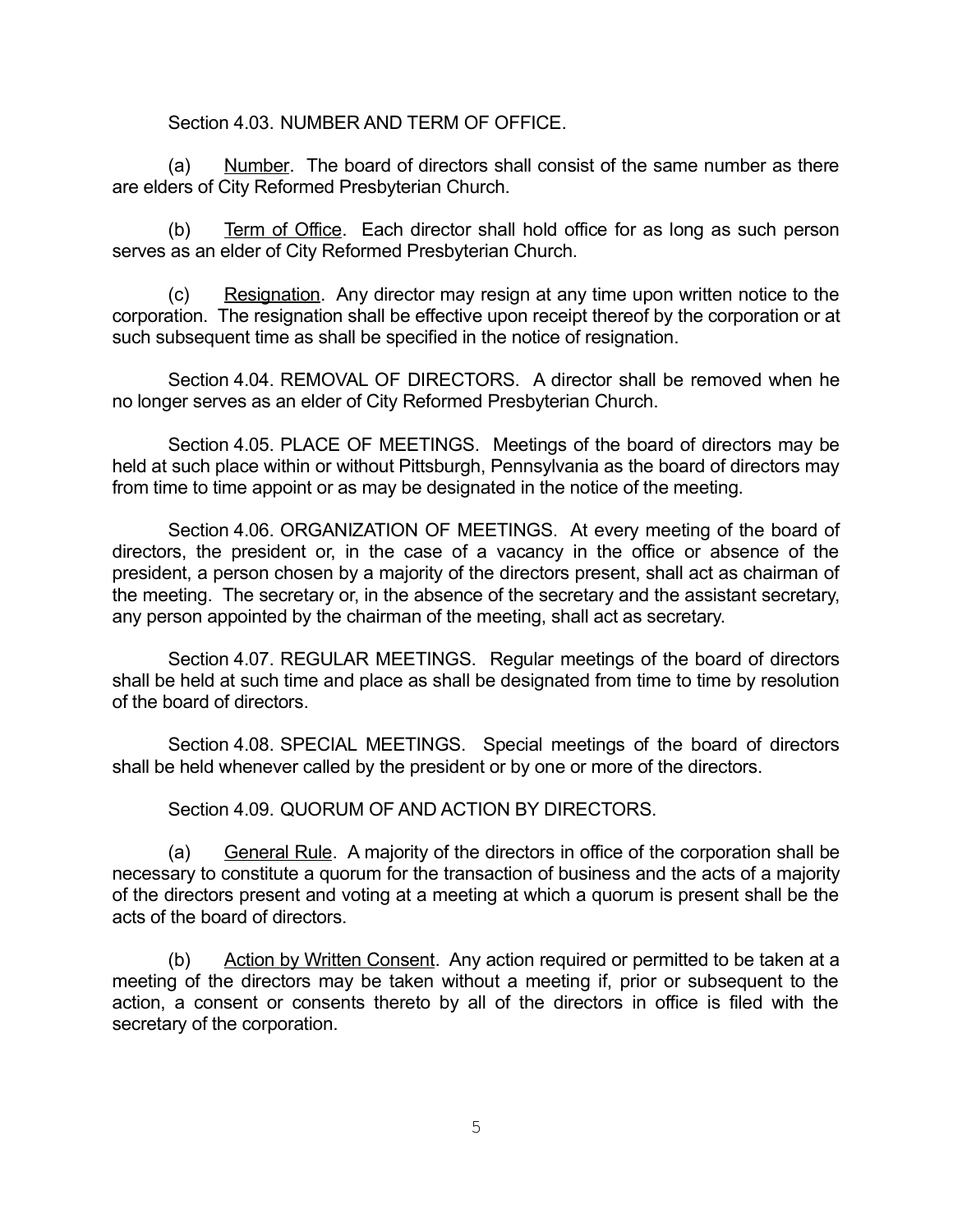Section 4.10. COMPENSATION. No member of the board of directors shall receive compensation for their services as a director; provided, however, nothing shall prohibit a member of the board from being reimbursed for proper expenses incurred on behalf of the corporation.

## **ARTICLE V**

#### **OFFICERS**

Section 5.01. OFFICERS GENERALLY.

(a) Number, Qualification and Designation. The officers of the corporation shall be a president, a secretary, a treasurer, and such other officers as may be elected in accordance with the provisions of Section 5.03. Officers may, but need not be, directors of the corporation. The officers shall be natural persons of full age. Any number of offices may be held by the same person.

(b) Resignations. Any officer may resign at any time upon written notice to the corporation. The resignation shall be effective upon receipt thereof by the corporation or at such subsequent time as may be specified in the notice of resignation.

(c) Bonding. The corporation may secure the fidelity of any or all of its officers by bond or otherwise.

(d) Standard of Care. An officer shall perform his duties as an officer in good faith, in a manner he reasonably believes to be in the best interests of the corporation and with such care, including reasonable inquiry, skill and diligence, as a person of ordinary prudence would use under similar circumstances. A person who so performs his duties shall not be liable by reason of having been an officer of the corporation.

Section 5.02. ELECTION AND TERM OF OFFICE. The officers of the corporation, except those elected by delegated authority pursuant to Section 5.03, shall be elected annually by the board of directors, and each such officer shall hold office for a term of one year and until a successor has been selected and qualified or until his earlier death, resignation or removal.

Section 5.03. SUBORDINATE OFFICERS, COMMITTEES AND AGENTS. The board of directors may from time to time elect such other officers and appoint such committees, employees or other agents as the business of the corporation may require, including one or more vice presidents, assistant secretaries and assistant treasurers, each of whom shall hold office for such period, have such authority, and perform such duties as the board of directors may from time to time determine.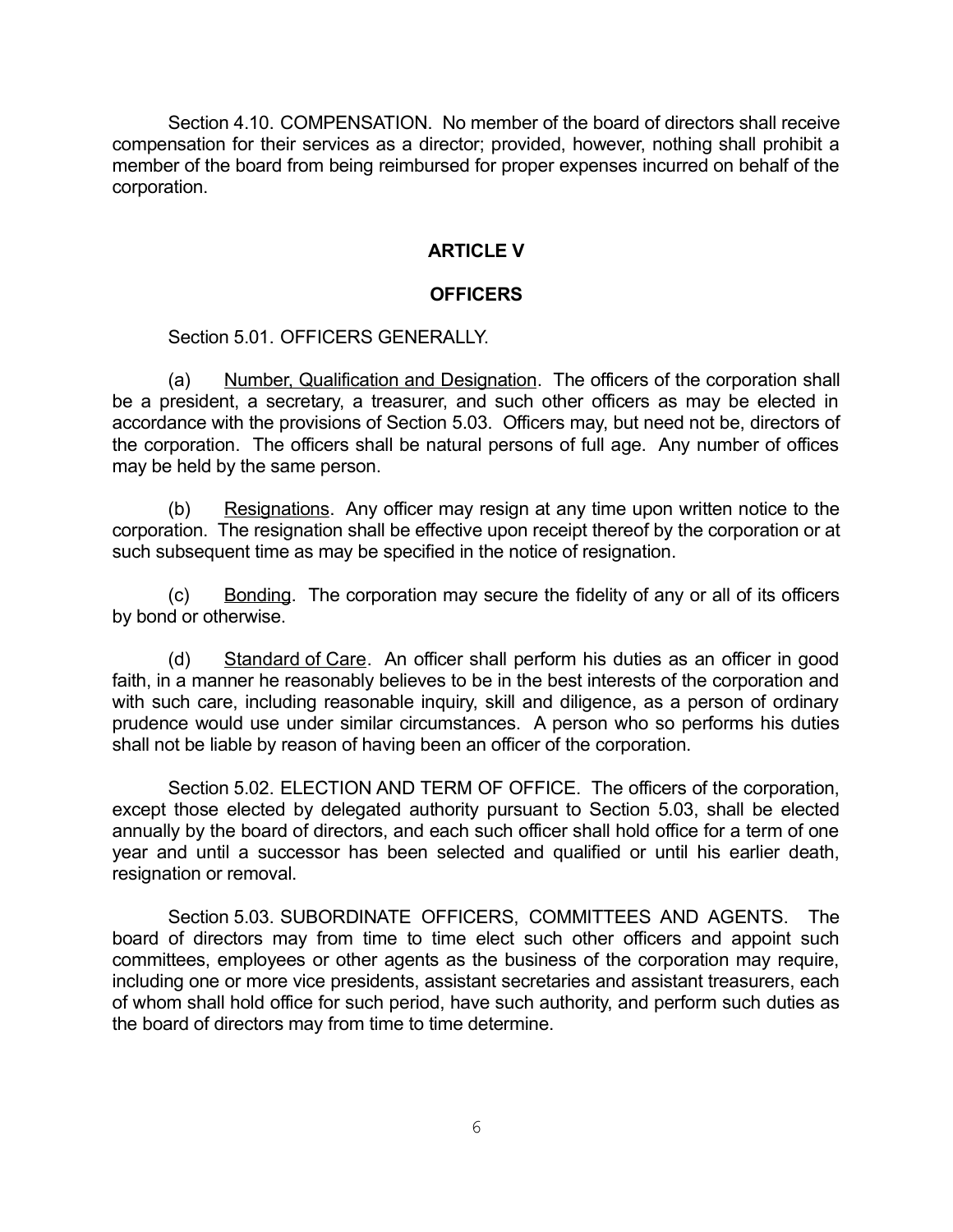Section 5.04. REMOVAL OF OFFICERS AND AGENTS. Any officer or agent of the corporation may be removed by the board of directors with or without cause.

Section 5.05. VACANCIES. A vacancy in any office because of death, resignation, removal, disqualification, or any other cause, shall be filled by the board of directors, and if the office is one for which these bylaws prescribe a term, shall be filled for the unexpired portion of the term.

Section 5.06. AUTHORITY. All officers of the corporation, as between themselves and the corporation, shall have such authority and perform such duties in the management of the corporation as may be provided by or pursuant to resolution or orders of the board of directors or in the absence of controlling provisions in the resolutions or orders of the board of directors, as may be determined by or pursuant to these bylaws.

Section 5.07. THE PRESIDENT. The president shall be the chief executive officer of the corporation and shall have general supervision over the business and operations of the corporation, subject, however, to the control of the board of directors. The president shall preside at all meetings of the board of directors and shall perform such other duties as may from time to time be requested by the board of directors. The president shall sign, execute, and acknowledge, in the name of the corporation, contracts or other instruments authorized by the board of directors, except in cases where the signing and execution thereof shall be expressly delegated by the board of directors, to some other officer or agent of the corporation; and, in general, shall perform all duties incident to the office of president and such other duties as from time to time may be assigned by the board of directors.

Section 5.08. THE SECRETARY. The secretary or an assistant secretary shall attend all meetings of the board of directors and shall record all votes of the directors and the minutes of the meetings of the board of directors and of committees of the board in a book or books to be kept for that purpose; shall see that notices are given and records and reports properly kept and filed by the corporation as required by law; shall be the custodian of the seal of the corporation and see that it is affixed to all documents to be executed on behalf of the corporation under its seal; and, in general, shall perform all duties incident to the office of secretary, and such other duties as may from time to time be assigned by the board of directors or the president.

Section 5.09. THE TREASURER. The treasurer or an assistant treasurer shall have or provide for the custody of the funds or other property of the corporation; shall collect and receive or provide for the collection and receipt of moneys earned by or in any manner due to or received by the corporation; shall deposit all funds in his custody as treasurer in such banks or other places of deposit as the board of directors may from time to time designate; shall, whenever so required by the board of directors, render an account showing all transactions as treasurer and the financial condition of the corporation; and, in general, shall discharge such other duties as may from time to time be assigned by the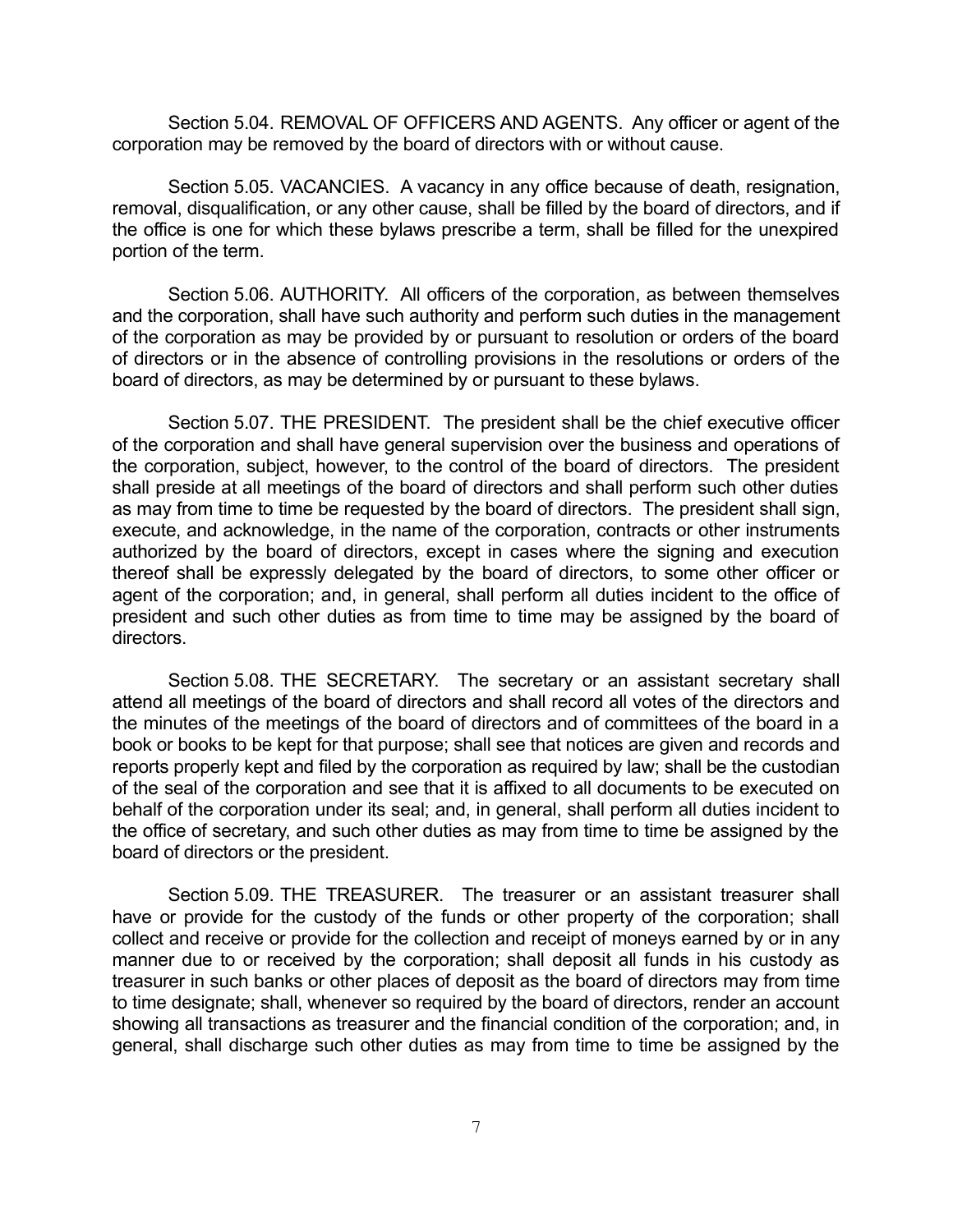board of directors or the president.

Section 5.10. THE VICE PRESIDENT. One or more vice presidents may be elected by the board of directors who shall perform such duties as may be designated by the board of directors or the president and who shall perform the duties of the president in the absence of the president or as designated by the president.

Section 5.11. SALARIES. The salaries, if any, of the officers elected by the board of directors shall be fixed from time to time by the board of directors or by such officer as may be designated by resolution of the board. The salaries or other compensation of any other officers, employees and other agents shall be fixed from time to time by the officer or committee to which the power to elect such officers or to retain or appoint such employees or other agents has been delegated pursuant to Section 5.03. No officer shall be prevented from receiving such salary or other compensation by reason of the fact that the officer is also a director of the corporation.

Section 5.12. DISALLOWED COMPENSATION. Any payments made to an officer, director or employee of the corporation such as a salary, commission, bonus, interest, rent, travel or entertainment expense incurred by him, which shall be disallowed in whole or in part by the Internal Revenue Service as self-dealing, shall be reimbursed by such officer, director or employee to the corporation to the full extent of such disallowance. It shall be the duty of the directors, as a Board, to enforce payment of each such amount disallowed. In lieu of payment by the officer, director or employee, subject to the determination of the directors, proportionate amounts may be withheld from future compensation payments until the amount owed to the corporation has been recovered.

## **ARTICLE VI**

## **INDEMNIFICATION OF DIRECTORS, OFFICERS AND OTHER AUTHORIZED REPRESENTATIVES**

Section 6.01. SCOPE OF INDEMNIFICATION.

(a) General Rule. The corporation shall indemnify an indemnified representative against any liability incurred in connection with any proceeding in which the indemnified representative may be involved as a party or otherwise by reason of the fact that such person is or was serving in an indemnified capacity, including, without limitation, liabilities resulting from any actual or alleged breach or neglect of duty, error, misstatement or misleading statement, negligence, gross negligence or act giving rise to strict or products liability, except:

(1) where such indemnification is expressly prohibited by applicable law:

(2) where the conduct of the indemnified representative has been finally determined pursuant to Section 6.06 or otherwise: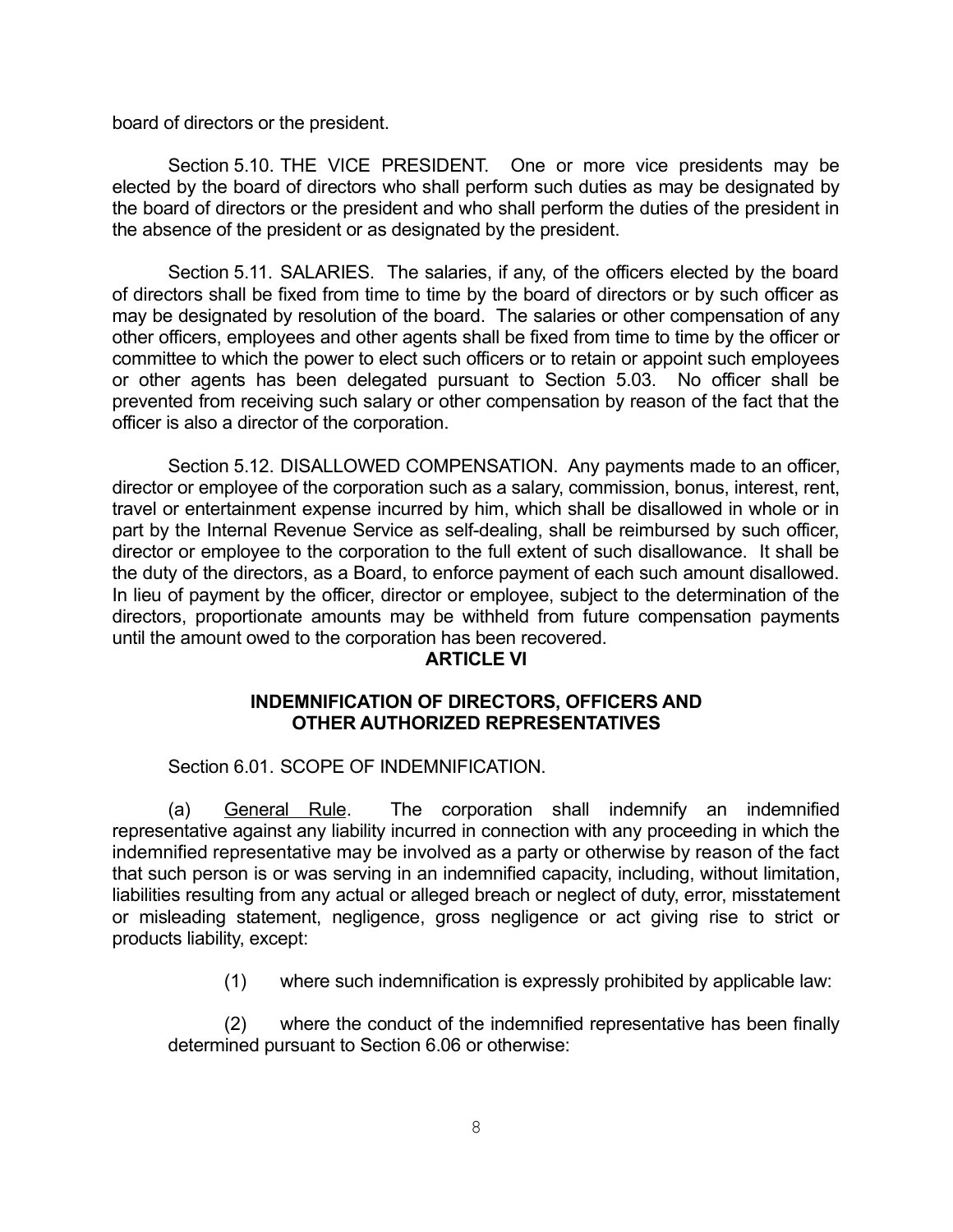(i) to constitute willful misconduct or recklessness within the meaning of 15 Pa.C.S. §§ 513(b) and 5746(b) and 42 Pa.C.S. §8365(b) or any superseding provision of law sufficient in the circumstances to bar indemnification against liabilities arising from the conduct; or

(ii) to be based upon or attributable to the receipt by the indemnified representative from the corporation of a personal benefit to which the indemnified representative is not legally entitled: or

(3) to the extent such indemnification has been finally determined in a final adjudication pursuant to Section 6.06 to be otherwise unlawful.

(b) Partial Payment. If an indemnified representative is entitled to indemnification in respect of a portion, but not all, of any liabilities to which such person may be subject, the corporation shall indemnify such indemnified representative to the maximum extent for such portion of the liabilities.

(c) Presumption. The termination of a proceeding by judgment, order, settlement or conviction or upon a plea of nolo contendere or its equivalent shall not of itself create a presumption that the indemnified representative is not entitled to indemnification.

(d) Definitions. For purposes of this Article:

(1) "indemnified capacity" means any and all past, present and future service by an indemnified representative in one or more capacities as a director, officer, employee or agent of the corporation, or, at the request of the corporation, as a director, officer, employee, agent, fiduciary or trustee of another corporation, partnership, joint venture, trust, employee benefit plan or other entity or enterprise;

(2) "indemnified representative" means any and all directors and officers of the corporation and any other person designated as an indemnified representative by the board of directors of the corporation (which may, but need not, include any person serving at the request of the corporation, as a director, officer, employee, agent, fiduciary or trustee of another corporation, partnership, joint venture, trust, employee benefit plan or other entity or enterprise):

(3) "liability" means any damage, judgment, amount paid in settlement, fine, penalty, punitive damages, excise tax assessed with respect to an employee benefit plan, or cost or expense, of any nature (including, without limitation, attorneys' fees and disbursements); and

(4) "proceeding" means any threatened, pending or completed action,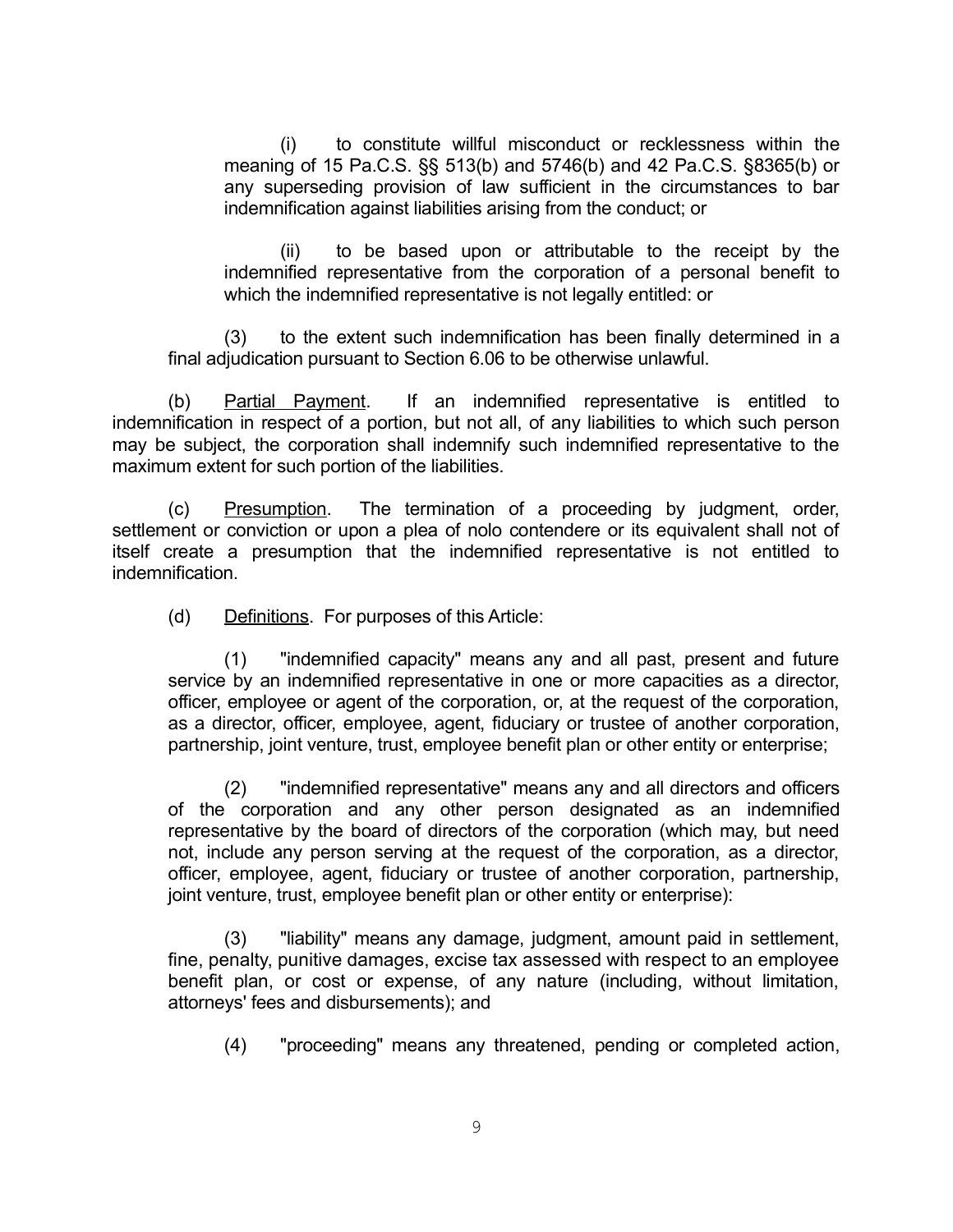suit, appeal or other proceeding of any nature, whether civil, criminal, administrative or investigative, whether formal or informal, and whether brought by or in the right of the corporation.

Section 6.02. PROCEEDINGS INITIATED BY INDEMNIFIED REPRESENTATIVES. Notwithstanding any other provision of this Article, the corporation shall not indemnify under this Article an indemnified representative for any liability incurred in a proceeding initiated (which shall not be deemed to include counterclaims or affirmative defenses) or participated in as an intervenor or amicus curiae by the person seeking indemnification unless such initiation of or participation in the proceeding is authorized, either before or after its commencement, by the affirmative vote of a majority of the directors in office. This section does not apply to a reimbursement of expenses incurred in successfully prosecuting or defending an arbitration under Section 6.06 or otherwise successfully prosecuting or defending the rights of an indemnified representative granted by or pursuant to this Article.

Section 6.03. ADVANCING EXPENSES. The corporation shall pay the expenses (including attorneys' fees and disbursements) incurred in good faith by an indemnified representative in advance of the final disposition of a proceeding described in Section 6.01 or the initiation of or participation in which is authorized pursuant to Section 6.02 upon receipt of an undertaking by or on behalf of the indemnified representative to repay the amount if it is ultimately determined pursuant to Section 6.06 that such person is not entitled to be indemnified by the corporation pursuant to this Article. The financial ability of an indemnified representative to repay an advance shall not be a prerequisite to the making of such advance.

Section 6.04. SECURING OF INDEMNIFICATION OBLIGATIONS. To further effect, satisfy or secure the indemnification obligations provided herein or otherwise, the corporation may maintain insurance, obtain a letter of credit, act as self-insurer, create a reserve, trust, escrow, cash collateral or other fund or account, or use any other mechanism or arrangement whatsoever in such amounts, at such costs, and upon such other terms and conditions as the board of directors shall deem appropriate. Absent fraud, the determination of the board of directors with respect to such amounts, costs, terms and conditions shall be conclusive against all security holders, officers and directors and shall not be subject to voidability.

Section 6.05. PAYMENT OF INDEMNIFICATION. An indemnified representative shall be entitled to indemnification within 30 days after a written request for indemnification has been delivered to the secretary of the corporation.

#### Section 6.06. ARBITRATION.

(a) General Rule. Any dispute related to the right to indemnification, contribution or advancement of expenses as provided under this Article that the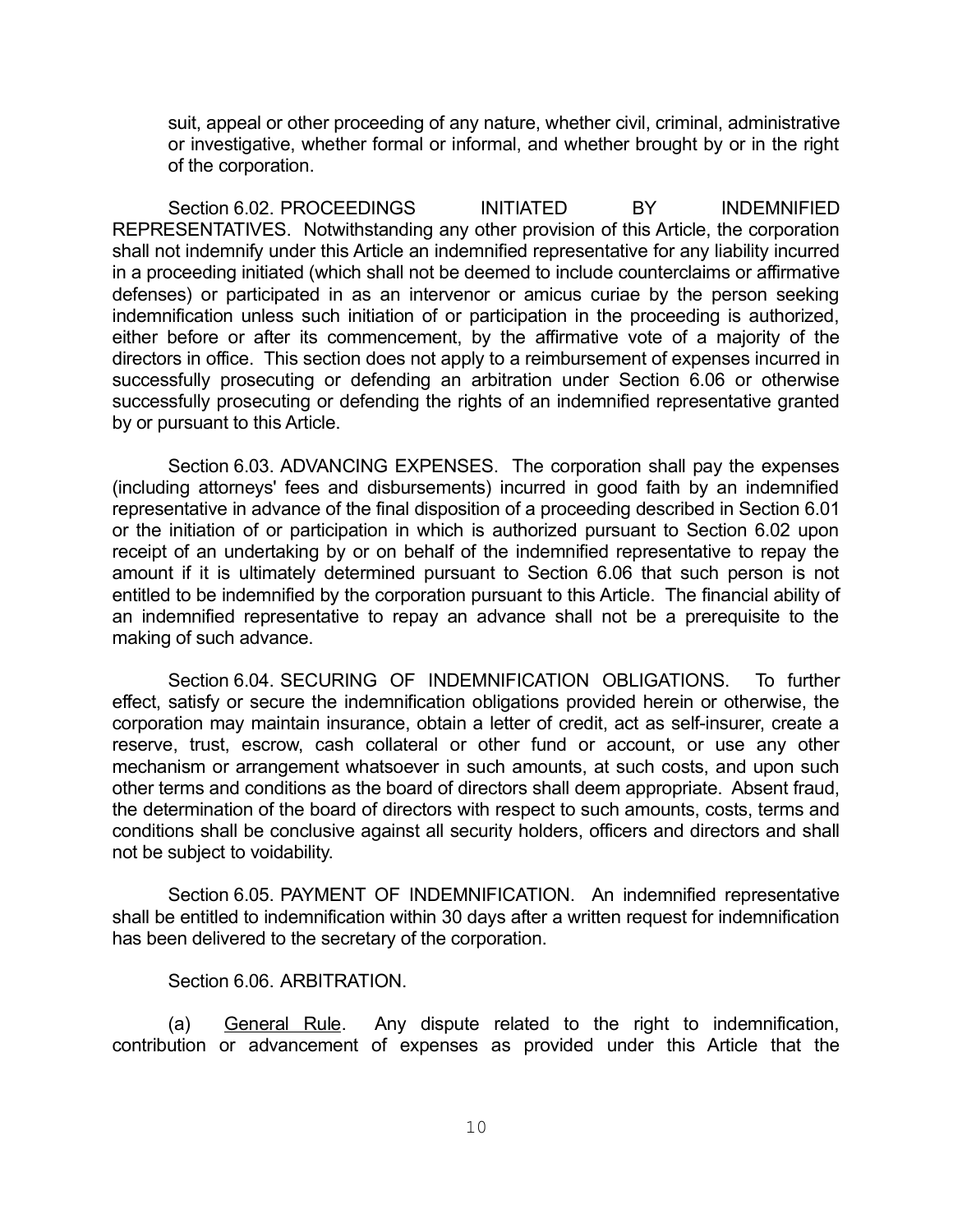corporation has undertaken to submit to a court for adjudication, shall be decided only by arbitration in Allegheny County, Pennsylvania. Any such arbitration shall be in accordance with the commercial arbitration rules then in effect of the American Arbitration Association, before a panel of three arbitrators one of whom shall be selected by the corporation, the second of whom shall be selected by the indemnified representative and third of whom shall be selected by the other two arbitrators. In the absence of the American Arbitration Association, or if for any reason arbitration under the arbitration rules of the American Arbitration Association cannot be initiated, or if one of the parties fails or refuses to select an arbitrator or if the arbitrators selected by the corporation and the indemnified representative cannot agree on the selection of the third arbitrator within 30 days after such time as the corporation and the indemnified representative have each been notified of the selection of the other's arbitrator, the necessary arbitrator or arbitrators shall be selected by the president judge of the Court of Common Pleas of Allegheny County, Pennsylvania.

(b) Burden of Proof. The party or parties challenging the right of an indemnified representative to the benefits of this Article shall have the burden of proof.

(c) Expenses. The corporation shall reimburse an indemnified representative for the expense (including attorneys' fees and disbursements) incurred in successfully prosecuting or defending such arbitration.

(d) Effect. Any award entered by the arbitrators shall be final, binding and nonappealable and judgment may be entered thereon by any party in accordance with applicable law in any court of competent jurisdiction, except that the corporation shall be entitled to interpose as a defense in any such judicial enforcement proceeding any prior final judicial determination adverse to the indemnified representative under Section 6.01(a) (2) in a proceeding not directly involving indemnification under this Article. This arbitration provision shall be specifically enforceable.

Section 6.07. CONTRIBUTION. If the indemnification provided for in this Article or otherwise is unavailable for any reason in respect of any liability or portion thereof, the corporation shall contribute to the liabilities to which the indemnified representative may be subject in such proportion as is appropriate to reflect the intent of this Article or otherwise.

Section 6.08. MANDATORY INDEMNIFICATION OF DIRECTORS, OFFICERS, ETC. To the extent that an authorized representative of the corporation has been successful on the merits or otherwise in defense of any action or proceeding referred to in 15 Pa.C.S. §§5741 or 5742 or in defense of any claim, issue or matter therein, such person shall be indemnified against expenses (including attorneys' fees and disbursements) actually and reasonably incurred by such person in connection therewith.

Section 6.09. CONTRACT RIGHTS; AMENDMENT OR REPEAL. All rights under this Article shall be deemed a contract between the corporation and the indemnified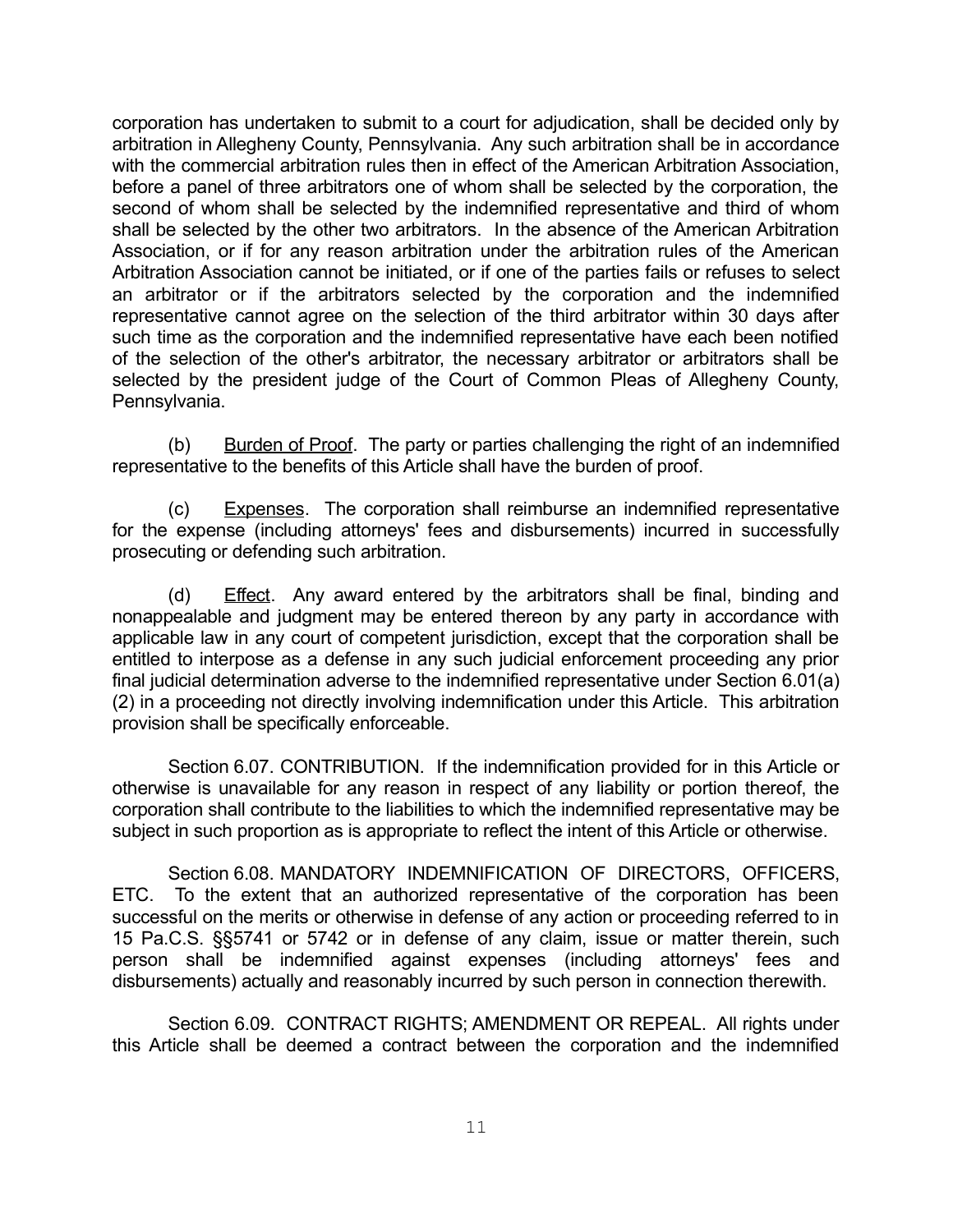representative pursuant to which the corporation and each indemnified representative intend to be legally bound. Any repeal, amendment or modification hereof shall be prospective only and shall not affect any rights or obligations then existing.

Section 6.10. SCOPE OF ARTICLE. The rights granted by this Article shall not be deemed exclusive of any other rights to which those seeking indemnification, contribution or advancement of expenses may be entitled under any statute, agreement, vote of disinterested directors or otherwise both as to action in an indemnified capacity and as to action in any other capacity. The indemnification, contribution and advancement of expenses provided by or granted pursuant to this Article shall continue as to a person who has ceased to be an indemnified representative in respect of matters arising prior to such time, and shall inure to the benefit of the heirs, executors, administrators and personal representatives of such a person.

Section 6.11. RELIANCE OF PROVISIONS. Each person who shall act as an indemnified representative of the corporation shall be deemed to be doing so in reliance upon the rights provided in this Article.

Section 6.12. INTERPRETATION. The provisions of this Article are intended to constitute bylaws authorized by 15 Pa.C.S. §§513 and 5746 and 42 Pa.C.S. §8365.

### **ARTICLE VII**

#### **MISCELLANEOUS**

Section 7.01. CORPORATE SEAL. The corporation seal, if any, shall have inscribed thereon the name of the corporation, the year of its organization and the words "Corporate Seal, Pennsylvania".

Section 7.02. CHECKS. All checks shall be signed by such person or persons as the board of directors or any person authorized by resolution of the board of directors may from time to time designate.

Section 7.03. CONTRACTS.

(a) General Rule. Except as otherwise provided in the Nonprofit Corporation Law, the board of directors may authorize any officer or agent to enter into any contract or to execute or deliver any instrument on behalf of the corporation, and such authority may be general or confined to specific instances.

(b) Statutory Form of Execution of Instruments. Any contract or other document executed or entered into between the corporation and any other person, when signed by one or more officers or agents having actual or apparent authority to sign it, or by the president or vice president and secretary or assistant secretary or treasurer or assistant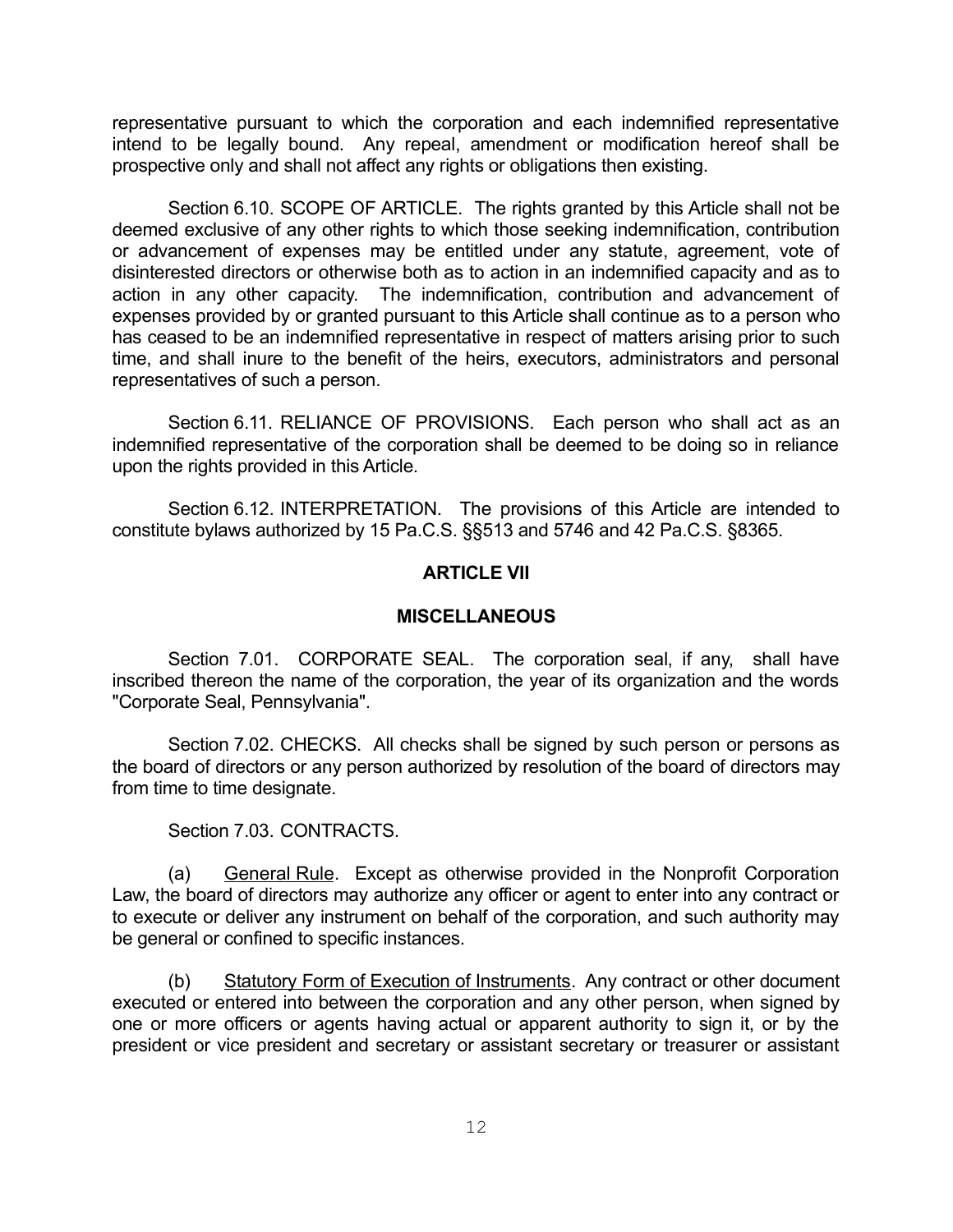treasurer of the corporation, shall be held to have been properly executed for and in behalf of the corporation, without prejudice to the rights of the corporation against any person who shall have executed the instrument in excess of his actual authority.

Section 7.04. INTERESTED DIRECTORS OR OFFICERS; QUORUM.

(a) General Rule. A contract or transaction between the corporation and one or more of its directors or officers or between the corporation and another corporation, partnership, joint venture, trust or other enterprise in which one or more of its directors or officers are directors or officers or have a financial or other interest, shall not be void or voidable solely for that reason, or solely because the director or officer is present at or participates in the meeting of the board of directors that authorizes the contract or transaction, or solely because his or their votes are counted for that purpose, if:

(1) the material facts as to the relationship or interest and as to the contract or transaction are disclosed or are known to the board of directors and the board authorizes the contract or transaction by the affirmative votes of a majority of the disinterested directors even though the disinterested directors are less than a quorum; or

(2) the contract or transaction is fair as to the corporation as of the time it is authorized, approved or ratified by the board of directors.

(b) Quorum. Common or interested directors may be counted in determining the presence of a quorum at a meeting of the board that authorizes a contract or transaction specified in subsection (a).

Section 7.05. DEPOSITS. All funds of the corporation shall be deposited from time to time to the credit of the corporation in such banks, trust companies or other depositaries as the board of directors may approve or designate, and all such funds shall be withdrawn only upon checks signed by such one or more officers or employees as the board of directors shall from time to time determine.

# Section 7.06. CORPORATE RECORDS.

(a) Required Records. The corporation shall keep complete and accurate books and records of account and minutes of the proceedings of the incorporators and directors. The records shall be kept at either the registered office of the corporation in Pennsylvania or at its principal place of business wherever situated. Any books, minutes or other records may be in written form or any other form capable of being converted into written form within a reasonable time.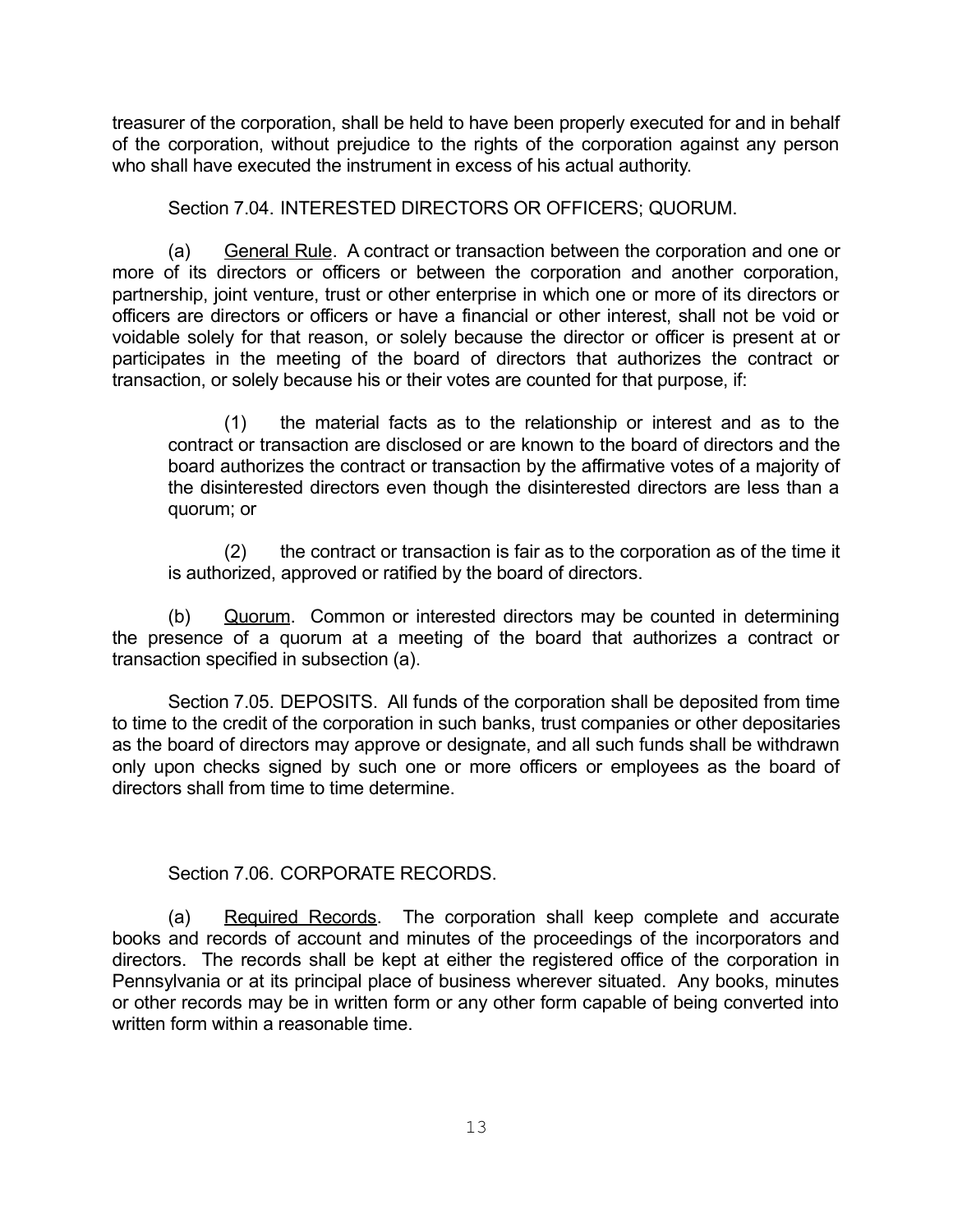(b) Right of Inspection. Every director shall, upon written verified demand stating the purpose thereof, have a right to examine, in person or by agent or attorney, during the usual hours for business for any proper purpose, the books and records of account and records of the proceedings of the incorporators and directors and to make copies or extracts therefrom. A proper purpose shall mean a purpose reasonably related to the interest of the person as a director. In every instance where an attorney or other agent is the person who seeks the right of inspection, the demand shall be accompanied by a verified power of attorney or other writing that authorizes the attorney or other agent to so act on behalf of the director. The demand shall be directed to the corporation at its registered office in Pennsylvania or at its principal place of business wherever situated.

Section 7.07. PURCHASE, SALE, MORTGAGE AND LEASE OF REAL PROPERTY. The Board of Directors shall have the power to lease property for the use of the corporation. The purchasing, selling, and/or mortgaging of real property shall be governed exclusively by the Book of Church Order of the Presbyterian Church in America and shall be subject to a vote of the membership.

Section 7.08. ANNUAL REPORTS. The board of directors shall direct the president and treasurer to present at the annual meeting of the board a report which shall include the following: (1) the assets and liabilities, including the trust funds, of the corporation as of the end of the fiscal year immediately preceding the date of the report; (2) the principal changes in assets and liabilities, including trust funds, during the year immediately preceding the date of the report; (3) the revenue or receipts of the corporation, both unrestricted and restricted to particular purposes, for the year immediately preceding the date of the report, including separate data with respect to each trust fund held by or for the corporation; and (4) the expenses and disbursements of the corporation, for both general and restricted purposes, during the year immediately preceding the date of the report, including separate data with respect to each trust fund held by or for the corporation. The annual report shall be filed with the minutes of the annual meeting.

Section 7.09. AMENDMENT OF BYLAWS AND ARTICLES. Except as set forth in Section 7.13, the articles and these bylaws may be amended or repealed, or new bylaws may be adopted, by vote of two-thirds (2/3) of the board of directors of the corporation in office at any regular or special meeting of directors. Any change in these bylaws shall take effect when adopted unless otherwise provided in the resolution effecting the change.

Section 7.10. DISTRIBUTION OF ASSETS UPON DISSOLUTION. Upon the dissolution of the corporation, the assets of the corporation shall be distributed to an organization that has one or more exempt purposes as chosen by the board.

Section 7.11. PROHIBITED ACTIVITIES. The corporation shall not engage, otherwise than in an insubstantial part of its activities, in activities which in themselves are not in furtherance of the purposes set forth in the articles of incorporation or which are